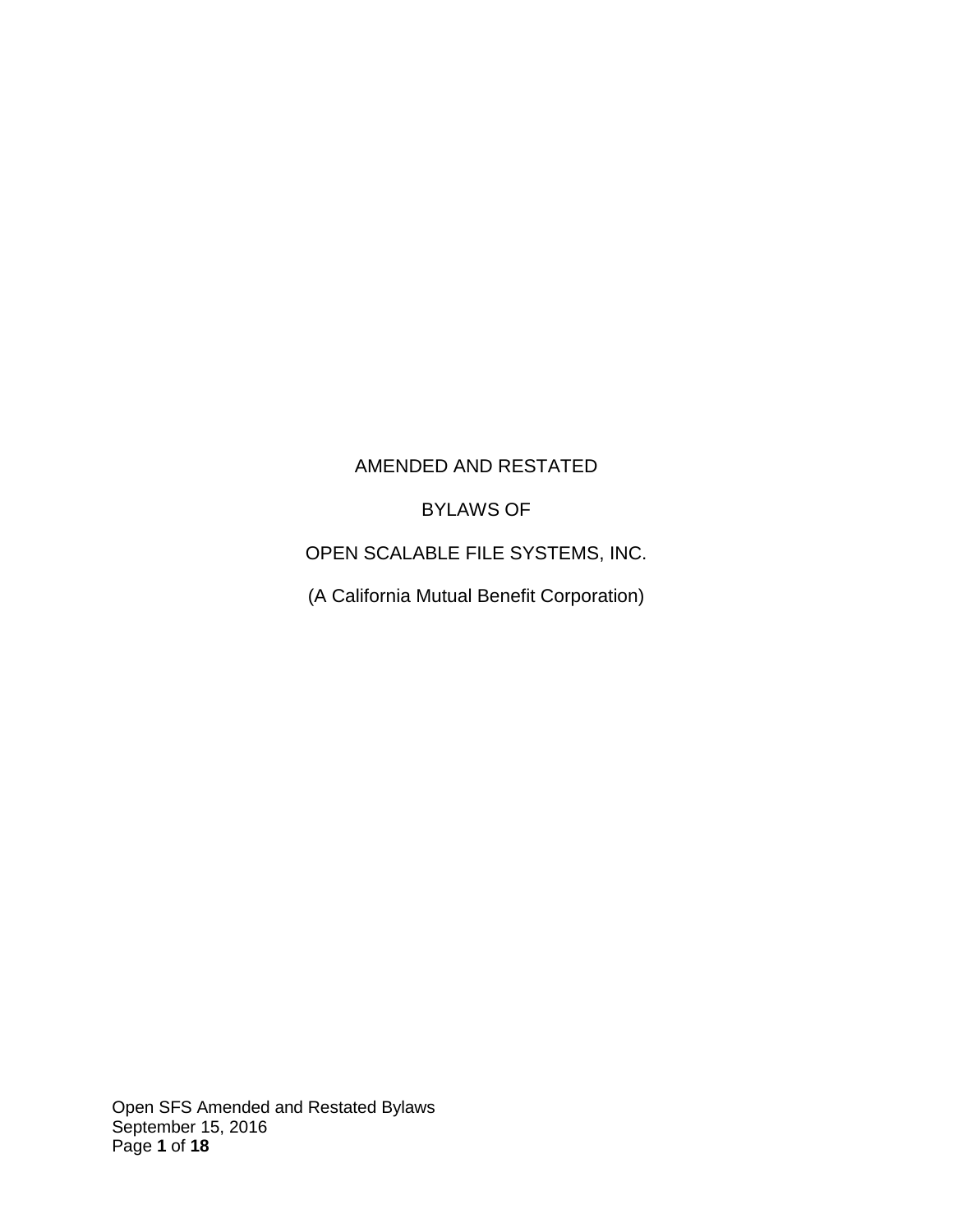#### **ARTICLE I - NAME**

**1.1 Name of Corporation.** The name of this Corporation is Open Scalable File Systems, Inc.

## **ARTICLE II - PURPOSES**

**2.1 Principal Purposes.** The principal purposes of the Corporation shall be to provide an open forum to promote the free interchange of information and ideas which are of mutual interest and value to communities of users, system administrators and software developers of open scalable file systems, to provide a formal communications channel between Members and the associated vendor community, and any other purpose allowable under law. The Corporation may also help combine and channel resources of the community to develop, test, and improve open scalable file systems and promote the adoption of these technologies by a broader set of international users and institutions.

**2.2 Achieving Purposes.** To achieve these purposes the Corporation may:

**2.2.1** Organize and conduct meetings, discussion groups, forums, panels, lectures and other similar programs concerned with research and development and the exchange of technical data.

**2.2.2** Publish, as appropriate, the results of its research and make such publications available to the Members and Participants on a noncommittal and a nondiscriminatory basis.

**2.2.3** Establish and continually improve standards for communicating research results and technical information to interested members of the public.

**2.3 Conducting Business.** To achieve these purposes, the business of the Corporation shall be conducted as appropriate at meetings of the Members (as specified in Article V of these Bylaws) and meetings of the Board (as specified in Article VI of these Bylaws).

**2.5 Not for Profit Corporation.** The Corporation shall operate as a private, not for profit entity, with the goal of attaining tax exempt entity from the appropriate tax authorities. No part of its net earnings shall inure to the benefit of, or be distributed to, its Members, Directors, Officers, or other private persons, except that the Board shall be authorized to pay reasonable compensation for services rendered and to make payments and distributions in furtherance of its purposes.

### **ARTICLE III - DEFINITIONS**

**3.1 The Corporation.** Open Scalable File Systems, Inc., a California mutual benefit corporation.

Open SFS Amended and Restated Bylaws September 15, 2016 Page **2** of **18**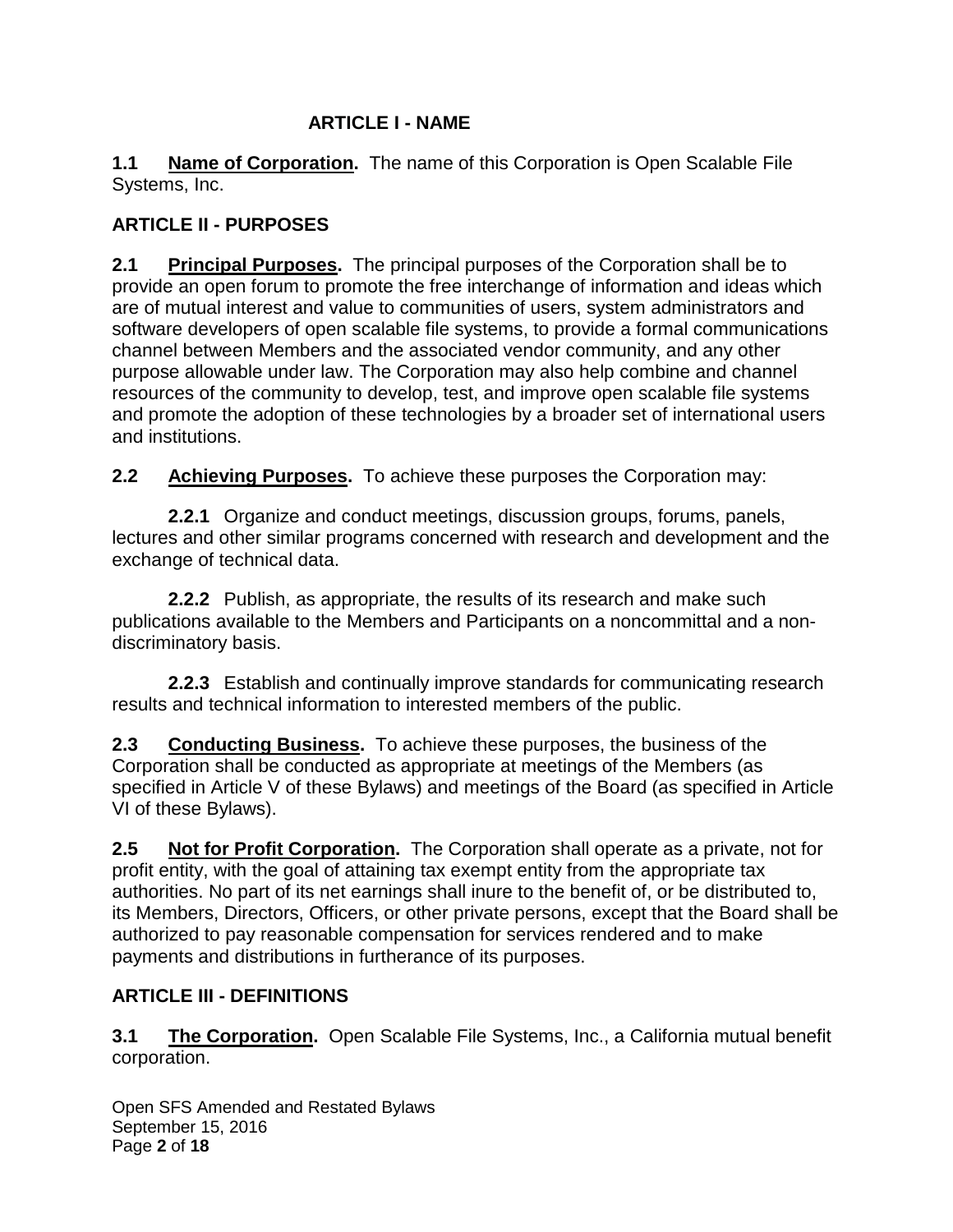**3.2 Change in Control.** Either (a) the consummation of any consolidation or merger of Member pursuant to which Member is not the surviving entity; or (b) all or substantially (including membership in this Corporation) all of Member's assets shall be sold, leased, conveyed, or otherwise disposed of to a third party.

**3.3 Open Scalable File System (SFS).** A file system with source code generally available to the public for use and modification from its original design.

**3.4 Site.** Any organization or entity responsible for the management, operation, or utilization of one or more open scalable file systems who could not be categorized as a Vendor of open scalable file systems as determined by the Membership Committee.

**3.5 Member.** A Site that has been accepted for membership pursuant to **Article IV**.

**3.6 Participant.** Any organization or entity that is not a Site that has been accepted as a participant pursuant to **Article IV**. Participants may not be Members and may not vote.

**3.7 Member Delegate.** A person professionally associated with Open Scalable File Systems at a Member Site designated in writing to the Secretary by that Member to serve as that Member's official spokesperson at any function of the Corporation and to cast that Member's vote on all matters on which the Member may have the right to vote.

**3.8 Alternate Member Delegate.** Each Member may designate in writing to the Secretary an alternate to act in the event that the Member Delegate is unable to attend a meeting or act on its behalf. A Member Delegate or Alternate Member Delegate, if applicable, shall be the only person entitled to cast a vote on behalf of the Member.

**3.9 Site User.** Any bona fide user of a Member's Site, including remote users of a Member's Site, such Site User's status being contingent upon validation by the Member Delegate and Secretary, or the Secretary's delegate. A Site User is authorized to participate in Corporation functions on behalf of that Member Site.

**3.10 Site Representative.** A Member Delegate or Site User.

**3.11 Participant Delegate.** A person professionally associated with Open Scalable File Systems with a Participant, designated in writing to the Secretary by that Participant to serve as that Participant's official spokesperson at any function of the Corporation.

**3.12 Vendor**. Means a for-profit entity or person that is engaged in the commercialization of open scalable file system related hardware or software products and services.

Open SFS Amended and Restated Bylaws September 15, 2016 Page **3** of **18**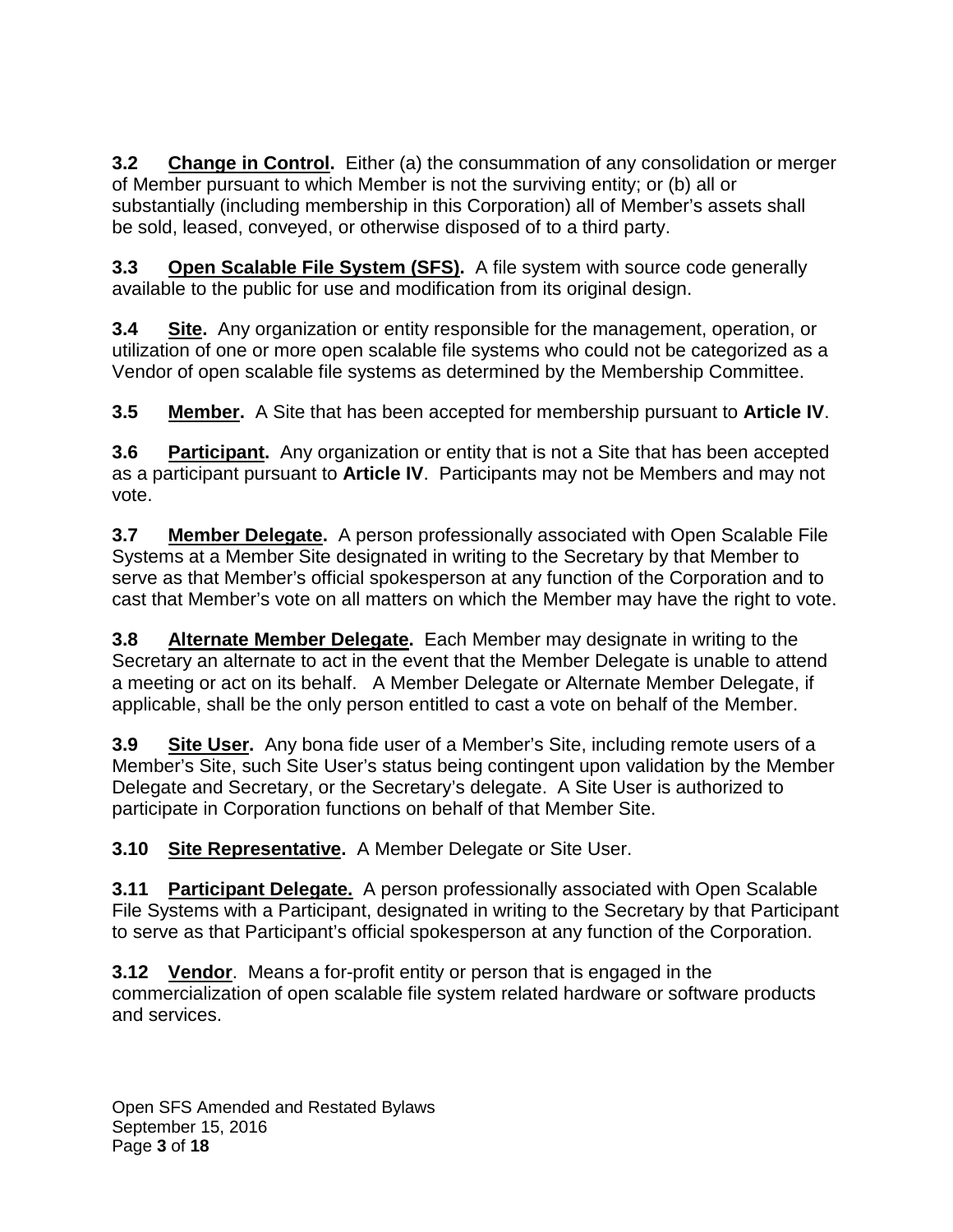# **ARTICLE IV - MEMBERSHIP AND PARTICIPATION**

**4.1 Membership.** There shall be one class of membership for the Members. Any organization may be eligible to become a Member that meets the membership criteria established by the Board, or its delegate, including the criteria set forth in the definition of Member. The Board, or its delegate, shall also establish participation criteria for Participants. The Board, or its delegate, shall establish policies to govern the rights, privileges, and benefits of both Members and Participants. Member eligibility will be restricted as described in **Sections 4.4** and **4.5**. Participants are not Members of the Corporation.

**4.2 Additional Classes of Members.** The Members, by a majority vote, may create one or more additional classes of membership and affiliation and may prescribe the designations, voting rights, if any, powers and privileges for each such class.

**4.3 Application Procedures.** An organization desiring to become a Member or Participant shall submit an application to the Corporation's Secretary. The completed application shall provide such information as shall from time to time be prescribed by the Board, including sufficient information to determine whether the organization should be a Member or Participant.

**4.4 Qualification as Member or Participant.** The Membership Committee, or its delegate, shall review each application for membership or participation, based on any criteria set forth herein or adopted by the Board, or its delegate, pursuant to Section 4.1 above. If the Membership Committee is satisfied with the application, the membership chair shall notify the prospective Member or Participant of admission. The Membership Committee shall consider all applications within thirty (30) days. The application may be rejected for any legally permissible reason. If any applicant disagrees with the decision of the Membership Committee, it may request in writing no later than 30 days after receipt of the Membership Committee's decision, an appeal to the Board to review the original application for membership or participation along with any clarifying information.

**4.5 Obligations of all Members.** Each Member shall abide by the Bylaws and the rules and regulations of the Corporation as they may be amended, and shall instruct and cause its Site Representatives to do the same.

**4.6 Termination of Membership.** A Member's membership shall be terminated within thirty days after receiving written or electronic notice from the Secretary to the Member Delegate (the "Termination Notice") that one or more of the following have occurred and the basis for termination of membership:

**4.6.1** The Member ceases to qualify as a Member;

**4.6.2** The Member fails to pay its membership dues;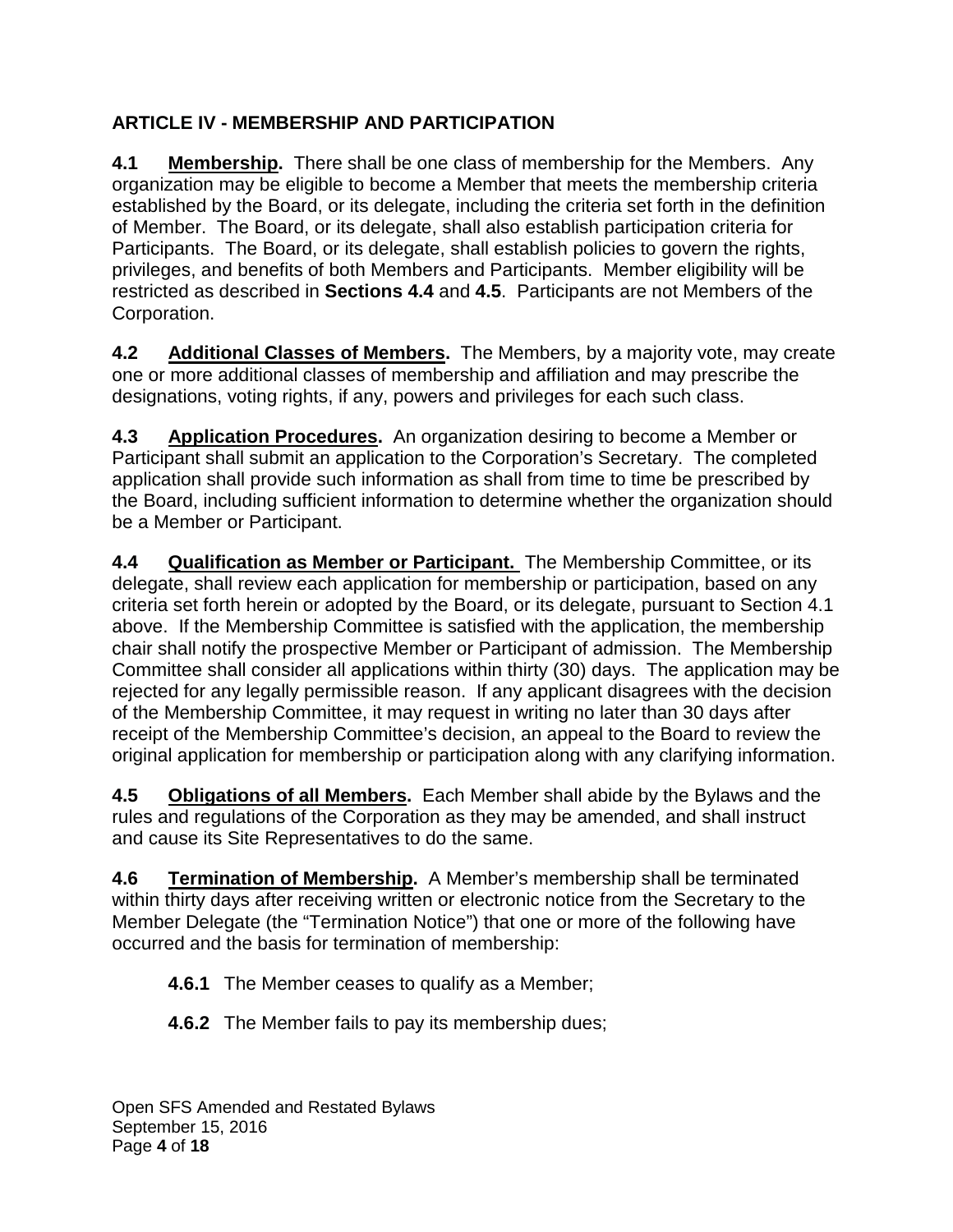**4.6.3** The Board determines that the Member jeopardizes the Corporation's taxexempt status; or

**4.6.4** The Board determines that the Member failed to abide by the Bylaws or rules and regulations of the Corporation.

**4.7 Termination of Participation.** A Participant's rights as a Participant shall be terminated within thirty days after receiving a Termination Notice from the Secretary to the Participant Delegate that one or more of the following have occurred and the basis for termination of membership:

**4.7.1** The Participant ceases to qualify as a Participant;

**4.7.2** The Participant fails to pay any amounts due;

**4.7.3** The Board determines that the Participant jeopardizes the Corporation's tax-exempt status; or

**4.7.4** The Board determines that the Participant failed to abide by the Bylaws or rules and regulations of the Corporation.

**4.8 Appeal.** Within thirty days of the receipt of the Termination Notice**,** the recipient may appeal in writing (submission by ordinary mail, fax or e-mail addressed to the President) to the Board to have the Termination Notice set aside. The sole basis upon which such appeal may be made shall be (i) proof satisfactory to the Board that the ground(s) set forth in the Termination Notice is (are) not valid; or (ii) a statement of extenuating circumstances. The Board shall consider the appeal within sixty days of its receipt and shall notify the appellant in writing of its decision within thirty days thereafter.

**4.9 Withdrawal.** A Member may voluntarily withdraw from the Corporation at any time by giving written or electronic notification of the desire to so withdraw that is signed by the Member Delegate and addressed to the Secretary. Such withdrawal shall become effective upon receipt by the Secretary. Withdrawal of membership will not entitle a Member to a refund of any membership fees.

**4.10 Rights of Members.** The right to vote for the election of the Board and Officers and to vote on all issues, subject to Member approval, is conferred solely upon the Members. Only a Member Delegate or Site User is eligible to be a member of the Board or to hold office in the Corporation.

**4.11 Rights of Participants.** Participants have the right to (i) attend to Annual Meetings of Members, subject to Section 5.1, (ii) be members of working groups and committees, chair working groups and committees, and (iii) enjoy such other privileges as the Board may so decide.

Open SFS Amended and Restated Bylaws September 15, 2016 Page **5** of **18**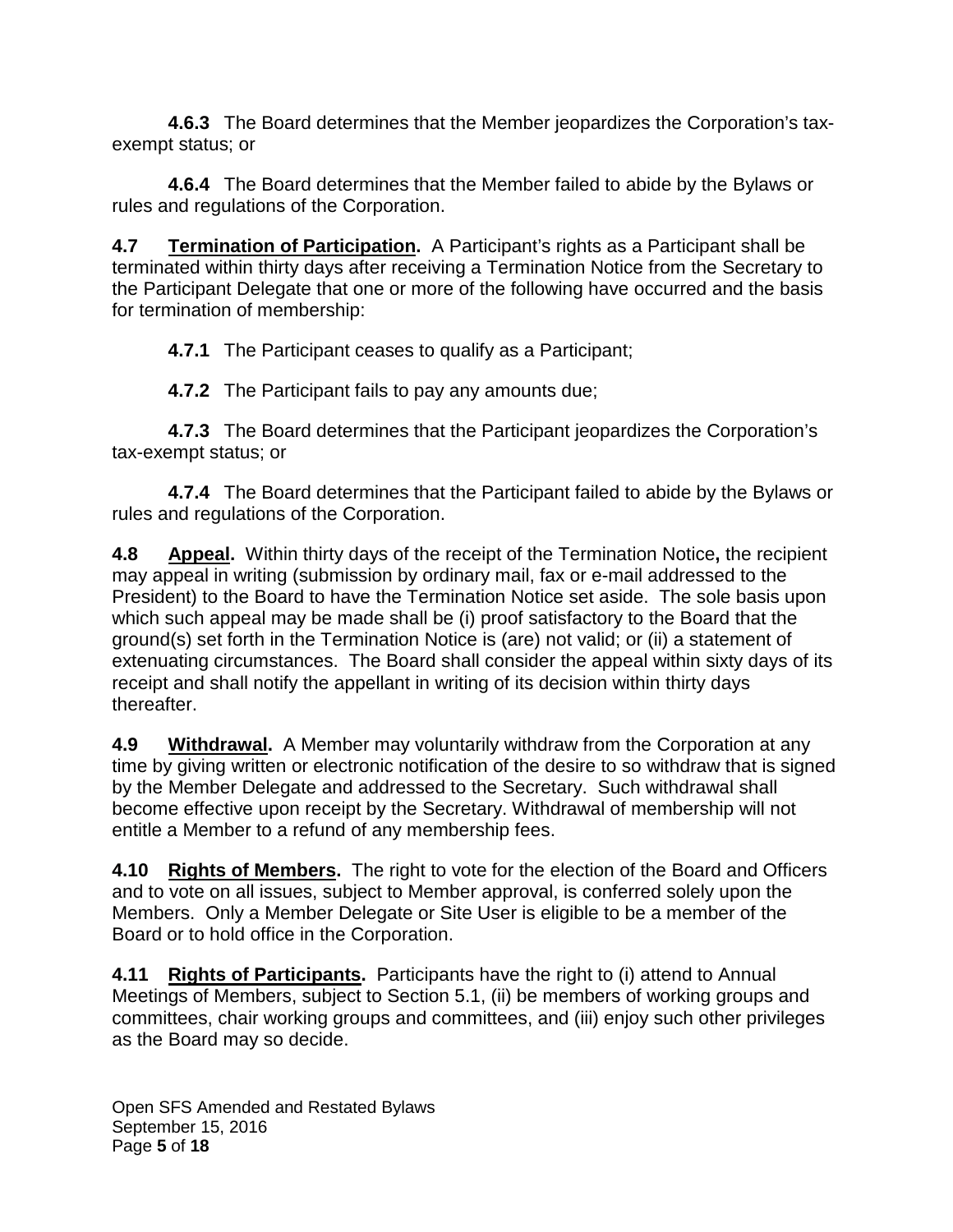**4.12 Fees.** An annual Member fee payable by Members and Participants shall be determined by the Board.

**4.13 Non-liability of Members and Participants.** No Member or Participant of this Corporation, as such, shall be individually liable for the debts, liabilities, or obligations of the Corporation.

**4.14 Permissible Transfer of Membership.** In the event that two (2) or more Members or Participants combine (through merger, acquisition or otherwise), the resulting combined entity is permitted to only maintain one (1) membership agreement and, if one of the two combining entities was a Member, have one (1) vote in all Member votes thereafter. For the avoidance of doubt, if two Participants combine, the surviving entity will not be entitled to a vote by virtue of the combination. Prior to the occurrence of any such corporate combination, the affected Members or Participants will notify the Corporation as to which membership agreement will survive the merger or acquisition and whether that membership agreement will be assigned in connection with the Change of Control (should assignment be required, the Corporation shall be deemed to automatically consent to the assignment upon such notice). Upon completion of the combination, any non-surviving membership agreement will automatically terminate.

All rights of a Member or Participant in the Corporation shall cease on termination of its membership agreement as herein provided. The termination of a membership agreement shall not result in any refund of dues already paid for the current dues period.

**4.15 Non-transferability of Membership.** No membership agreement may be assigned without the prior written permission of the Membership Committee, and any purported assignment without such written approval shall be null and void. Except as set forth in Section 4.14, and notwithstanding the foregoing, upon written notice to the Corporation, the Corporation shall automatically consent to an assignment pursuant to a bona fide Change in Control of a Member.

# **ARTICLE V - MEETING OF MEMBERS**

**5.1 Annual Meetings.** The Annual Meeting of Members shall be held at least once in each calendar year at such time and place, including electronically, as shall be determined by the Board and designated by the Board in the notice or waiver of notice, defined in (Sections 5.3 and 5.4) of the meeting. The Board shall endeavor to announce the dates and locations for Annual Meetings a year in advance. The Members entitled to vote shall elect officers and directors as prescribed by **Article VIII** at the Annual Meeting. At any Annual Meeting the Members may transact such business as may properly come before the meeting. Participants may attend Annual Meetings, provided however that the Board may designate certain portions of the Annual Meetings as for Members only.

Open SFS Amended and Restated Bylaws September 15, 2016 Page **6** of **18**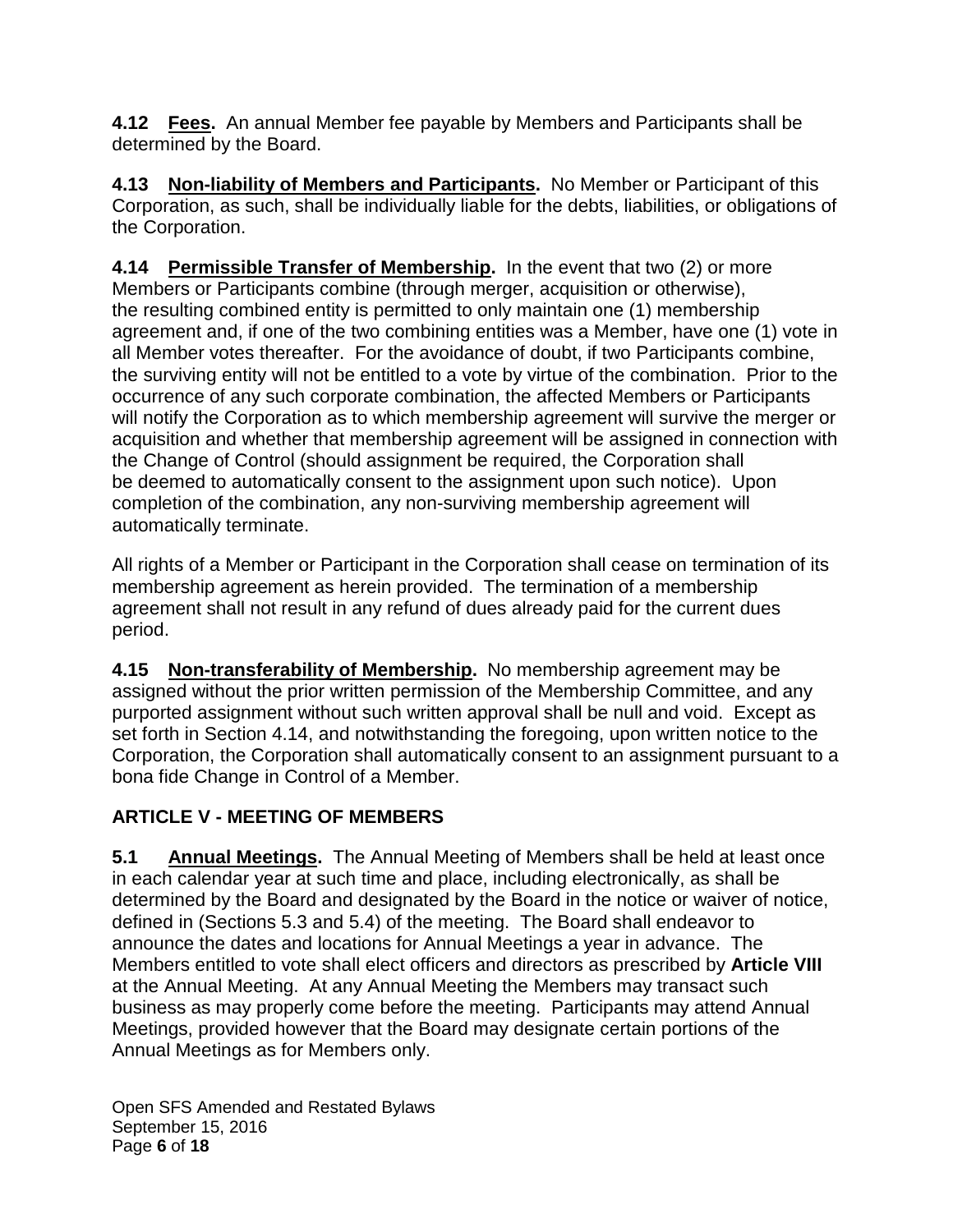**5.2 Special Meetings.** Special Meetings of the Members may be called at any time by the Board. Upon receipt of a petition (stating the purpose of the proposed meeting) signed by at least one third of the Member Delegates representing Members entitled to participate, the President shall call a Special Meeting.

**5.3 Notices.** Written Notice of Annual and Special Meetings of the Members of the Corporation shall be given by the President or the Secretary, and sent to each Member entitled to vote thereat, by mail or electronic mail, addressed to the Member Delegate at the address appearing on the records of the Corporation, not less than thirty days before the time designated for such meeting.

**5.4 Waiver of Notice.** Any meeting and any action otherwise properly taken thereat shall be valid if notice of the time, place and purposes of such meeting shall be waived in writing (including mail, fax, or e-mail), before, at or after such meeting by all Members to whom notices should have been received but were not as provided in these Bylaws.

**5.5 Organization.** At every Annual Meeting of Members, the President, and in the absence of the President, the Vice President, shall act as the Chair of the meeting. The Secretary shall act as Secretary of the meeting. In case none of the officers above designated to act as the Chair or the Secretary to the meeting respectively, shall be present, the Chair or Secretary of the meeting, as the case may be, shall be chosen by a majority of the votes cast at such meeting by the Members entitled to vote at the meeting. At any meeting of the Members the Members may request that the Participants be either excused from the meeting or limit participation in the meeting while Member business is to be discussed or nominations and elections are being held. Furthermore, at any meeting where the Members desire to have confidential discussions with a SFS Vendor, the Members may exclude any or all Participants.

**5.6 Voting.** The Members shall have the exclusive right to vote on all matters pertaining to the general affairs of the Corporation on which a vote of the Members is required or deemed by the Board to be desirable. Each Member in good standing shall be entitled to one vote. Voting electronically shall be allowed, but shall be restricted to the official Member Delegate. Participants may not vote.

**5.7 Quorum.** Members holding a majority of the voting power held by all Members eligible to vote on the business to be transacted, present in person of a duly authorized Member Delegate or present by proxy, shall constitute a quorum for meetings of the Members.

**5.8 Action by Majority Vote.** All matters submitted to the Members, except as otherwise provided by law or by the Bylaws, shall be decided by a majority of votes cast by the Members entitled to vote who shall have voted thereon, except as provided for in Section 8.7 in connection with the election of Directors and Officers.

Open SFS Amended and Restated Bylaws September 15, 2016 Page **7** of **18**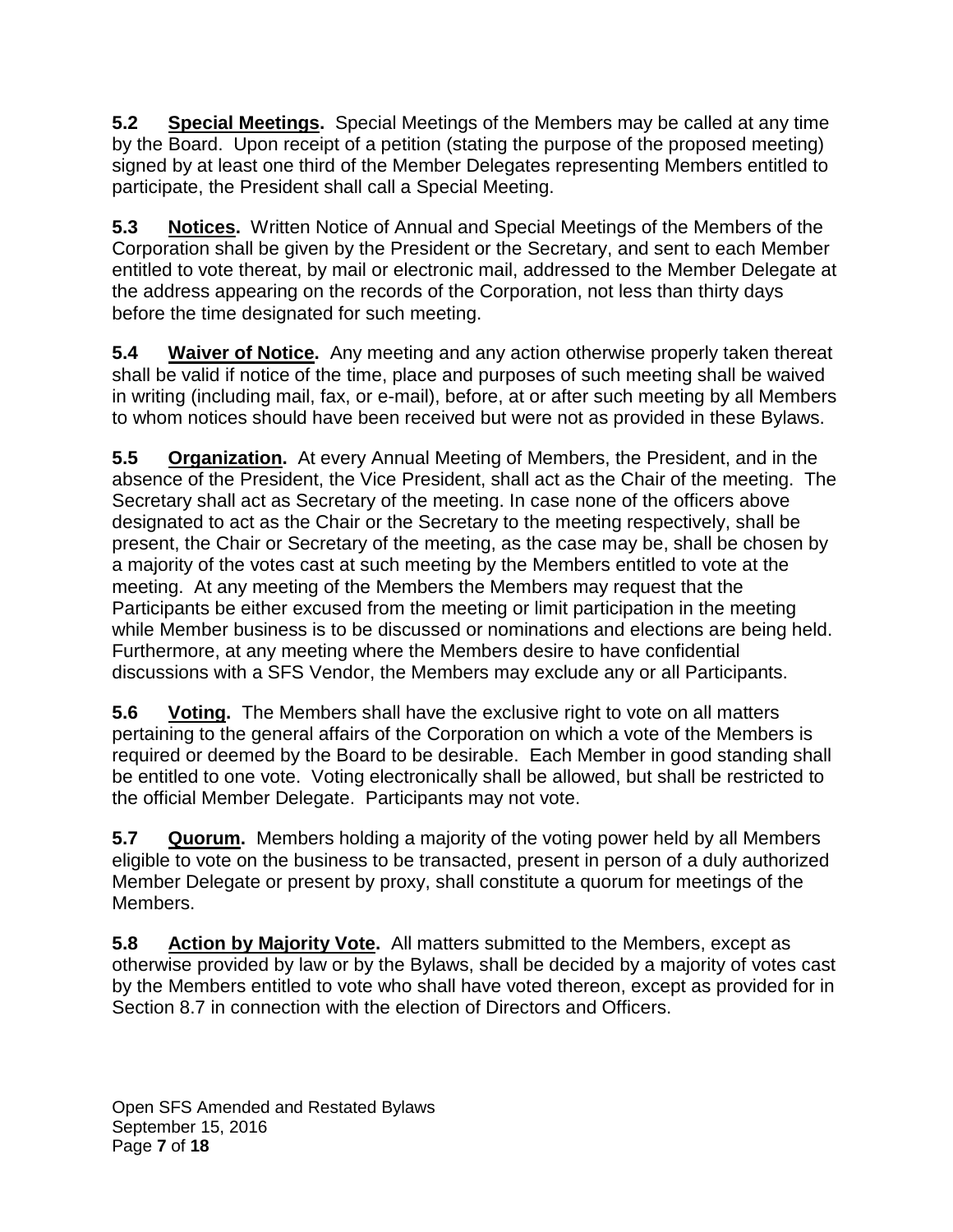## **5.9 Procedures for Voting on Proposals when there is no Annual Meeting.**

Voting electronically shall be permitted for any item of business. All proposals to be acted upon electronically shall be proposed by at least four Members or proposed by action of the Board. Proposals shall be addressed to the Secretary. The Secretary shall thereupon cause proposals to be sent to all Members. All Members may, within three days, submit comments with respect to said proposals to the Secretary, who shall group or categorize such comments as shall be deemed appropriate, and cause representative commentary to be sent to all Members of the Corporation. The proposal shall then be called to a vote by the Secretary. All electronic ballots shall be cast by the Member Delegate of the Member eligible to vote on the proposal within 30 days of the call for a vote. If a simple majority of those eligible Members voting shall vote in favor of the proposal, it shall be approved.

# **5.10 Procedures for Voting at an Annual Meeting on Proposals and on the**

**Election of Officers and Directors.** At any meeting of the Members where a vote is required, there shall be a specified voting session. Voting shall be allowed by Members who are entitled to vote and who are either properly represented at the meeting or whose Member Delegate choose to vote electronically. Any reference to the Member Delegate shall also include the Alternate Member Delegate for purposes of casting votes and representing the Member at meetings of the Corporation.

# **ARTICLE VI - DIRECTORS**

**6.1 Powers.** The Board shall exercise all powers of the Corporation, except as otherwise expressly provided by law or by these Bylaws. The members of the Board shall act only as a board and the individual members shall have no power as such. Among such powers are:

**6.1.1** Develop and execute Corporation policy.

**6.1.2** Interpret and implement decisions of the Members and the Board.

**6.1.3** Approve the Corporation budget and, if desired, designate an independent certified public accounting firm to audit the Corporation financial records.

**6.1.4** Establish all fees for the Corporation.

**6.1.5** Create and terminate working groups or committees and appoint or remove working group or committee chairs.

**6.1.6** Approve the use of the Corporation name, in whole or in part, by individuals or other organizations.

**6.2 Number.** The number of directors of the Corporation shall not be less than five. However, the number of directors beyond five may be increased or decreased by the Members at any Annual Meeting or the Board at any meeting at any time. The

Open SFS Amended and Restated Bylaws September 15, 2016 Page **8** of **18**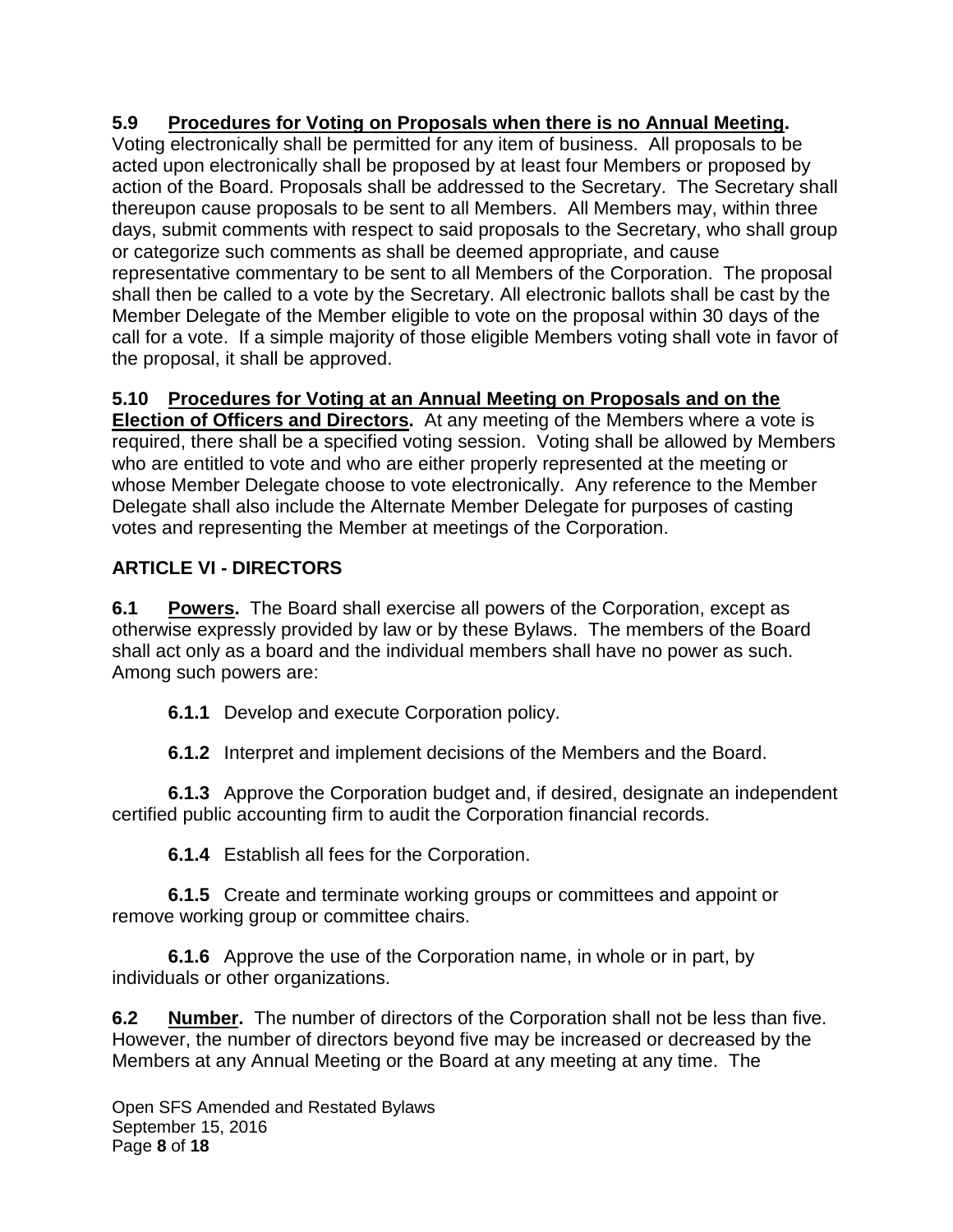Corporation's President, Vice President, Secretary and Treasurer shall automatically become directors when elected to their office. The President and Treasurer shall be elected on odd-numbered years. The Vice President and Secretary shall be elected on even-numbered years. For the avoidance of doubt, if the first election for President and Treasurer is held in 2017, then the elected President and Treasurer shall serve until 2019. The retiring President shall automatically become a member of the Board upon the election of his or her successor as President and shall remain a Director-at-Large for two years. If there is no Past President, the Board will appoint a Director-at-Large to a two-year term. Any eligible person may be reelected as a director one or more times.

**6.3 Term of Office.** The term for all Directors shall be two years and shall continue until the next Annual Meeting following such Directors second anniversary on the Board at which the successor is elected and qualified. The term of the Secretary and Treasurer will expire on alternating years. The Directors-at-Large shall be elected for terms of two years with half the Directors ending their terms on alternate years. The term of office of any Director may be terminated at any time, with or without cause, by an affirmative vote of two thirds of the votes cast by Members entitled to vote and who shall have voted thereon.

**6.4 Qualification.** To qualify as a director of the Corporation each individual must have a bona fide professional association with a Member for the entire term of office and agrees to be bound by the confidentiality obligations contained herein or established by the Corporation.

**6.5 First Meeting.** Each duly constituted Board may hold its first meeting for the purpose of organization and the transaction of other business, if a quorum be present, without notice of such meeting, on the same day(s) at the same place the Annual Meeting of Members having elected said Board is held, and as soon as practicable after such Annual Meeting. Such first meeting may be held at any other time and place as specified in a notice as hereinafter provided in **Section 6.7** of this Article for Special Meetings of the Board, or in a waiver of notice thereof.

**6.6 Regular and Special Meetings.** Regular meetings of the Board may be held at such places and times as may be fixed from time to time by resolution of the Board to conduct such business that may properly come before it; and unless otherwise required by resolution of the Board, notice of any such meeting need not be given. The President or the Secretary may call, and upon written request signed by any one other director, the Secretary shall call, Special Meetings of the Board. Meetings of the Board shall be held at the place designated in the notice or waiver of notice of such meeting.

**6.7 Notice of Special Meetings.** Notice of Special Meetings of the Board shall be in writing, signed by the President or the Secretary, and shall be sent to each Director by mail, fax, or e-mail message with a request for acknowledgement addressed to arrive at his or her last known address at least twenty days before the time designated for such meetings.

Open SFS Amended and Restated Bylaws September 15, 2016 Page **9** of **18**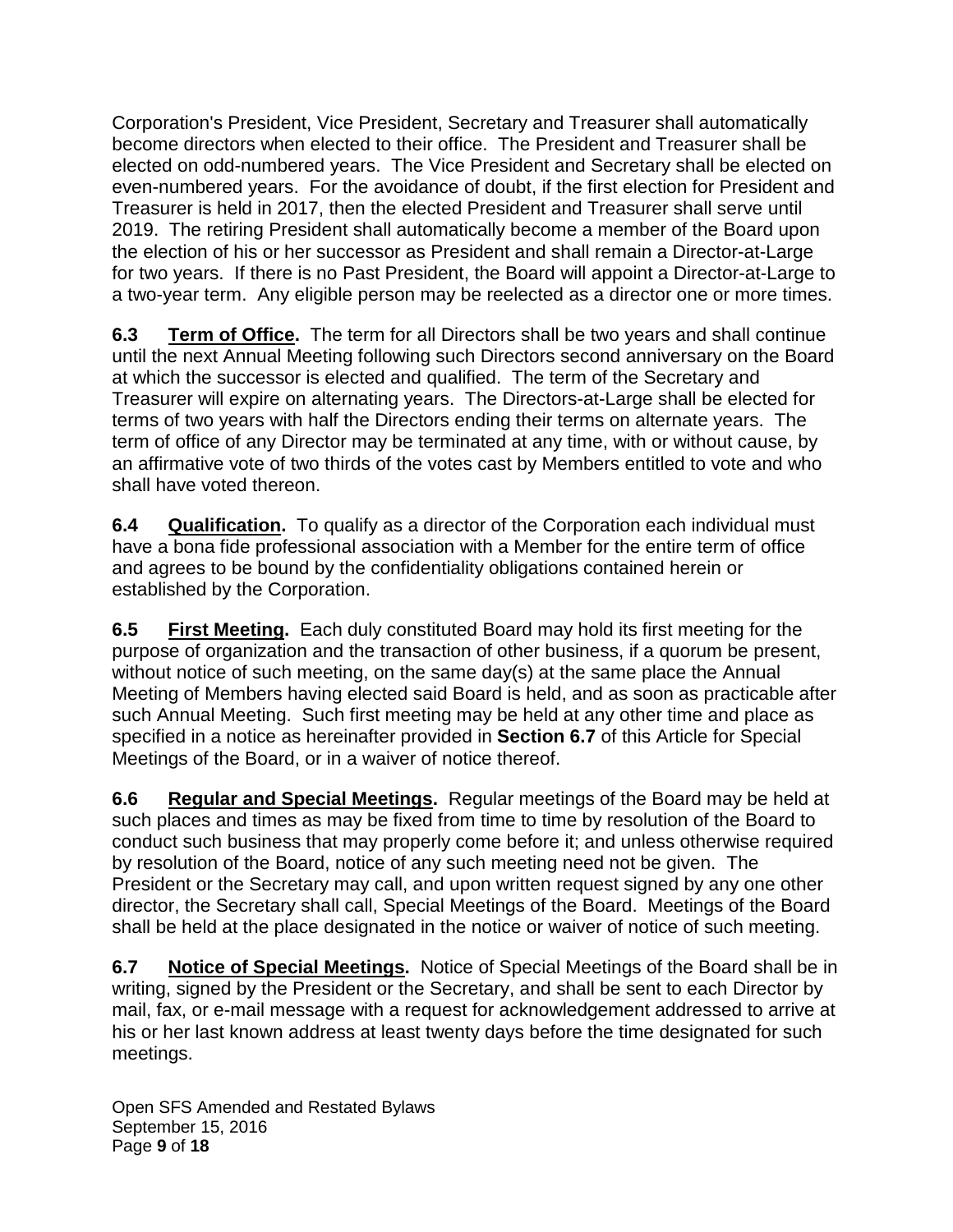**6.8 Waiver of Notice.** Notice of a meeting, although otherwise required, need not be given to any director who (1) either before or after the meeting signs a waiver of notice or a consent to holding the meeting without being given notice, (2) signs an approval of the minutes of the meeting, or (3) attends the meeting without protesting the lack of notice before or at the beginning of the meeting. Waivers of notice or consents need not specify the purpose of the meeting. All waivers, consents, and approvals of the minutes will be filed with the corporate records or made a part of the minutes of the meeting.

Any meeting of Directors and any action otherwise properly taken thereat shall be valid if notice of the time, place and purposes of such meeting shall be waived in writing (including mail, fax, or e-mail) before, at, or after such meeting by all Directors to whom timely

**6.9 Quorum.** A majority of directors in office shall be necessary and sufficient to constitute a quorum for the transaction of business at any meeting of the Board, but a smaller number may adjourn any such meeting to a later date. At least one day's notice of such adjourned meeting shall be given in the manner provided in S**ection 6.7** of this Article to each director who was not present at such meeting.

**6.10 Action by Majority Vote.** Except as otherwise expressly required by law or by these Bylaws, the act of a majority of the directors present at a meeting at which a quorum is present shall be the act of the Board. Except as otherwise expressly required by law or by these Bylaws, the act of two-thirds of the directors present at a meeting at which a quorum is present shall be required to amend these Bylaws, remove a Director, or dissolve the Corporation.

**6.11 Filling Vacancies.** Any vacancy in the Board, whether caused by death, resignation, disqualification, removal, increase in the number of Directors or otherwise, may be filled for the unexpired term by a majority vote of the remaining directors. The individual selected must meet the same qualifications as a nominee for a directorship.

**6.12 Reports to the Membership.** The actions of the directors at any meeting of the Board shall be reported to the Members within thirty days of that meeting.

**6.13 Submission of Matter to Mail Vote of the Members**. The Board may submit any matter to a mail vote of the Members, when required or deemed advisable or desirable by the Board. Any such mail vote shall be pursuant to **Section 5.6**, **5.7**, and **5.8**.

**6.14 Board Action Without a Meeting.** Any Action that the Board is required or permitted to take may be taken without a meeting if all Directors consent in writing to that action. Consent by a Director sent by email or other electronic means is considered written consent to the extent permissible under California law, as it exists on the date hereof or is hereafter amended. Such action by signed consent shall have the

Open SFS Amended and Restated Bylaws September 15, 2016 Page **10** of **18**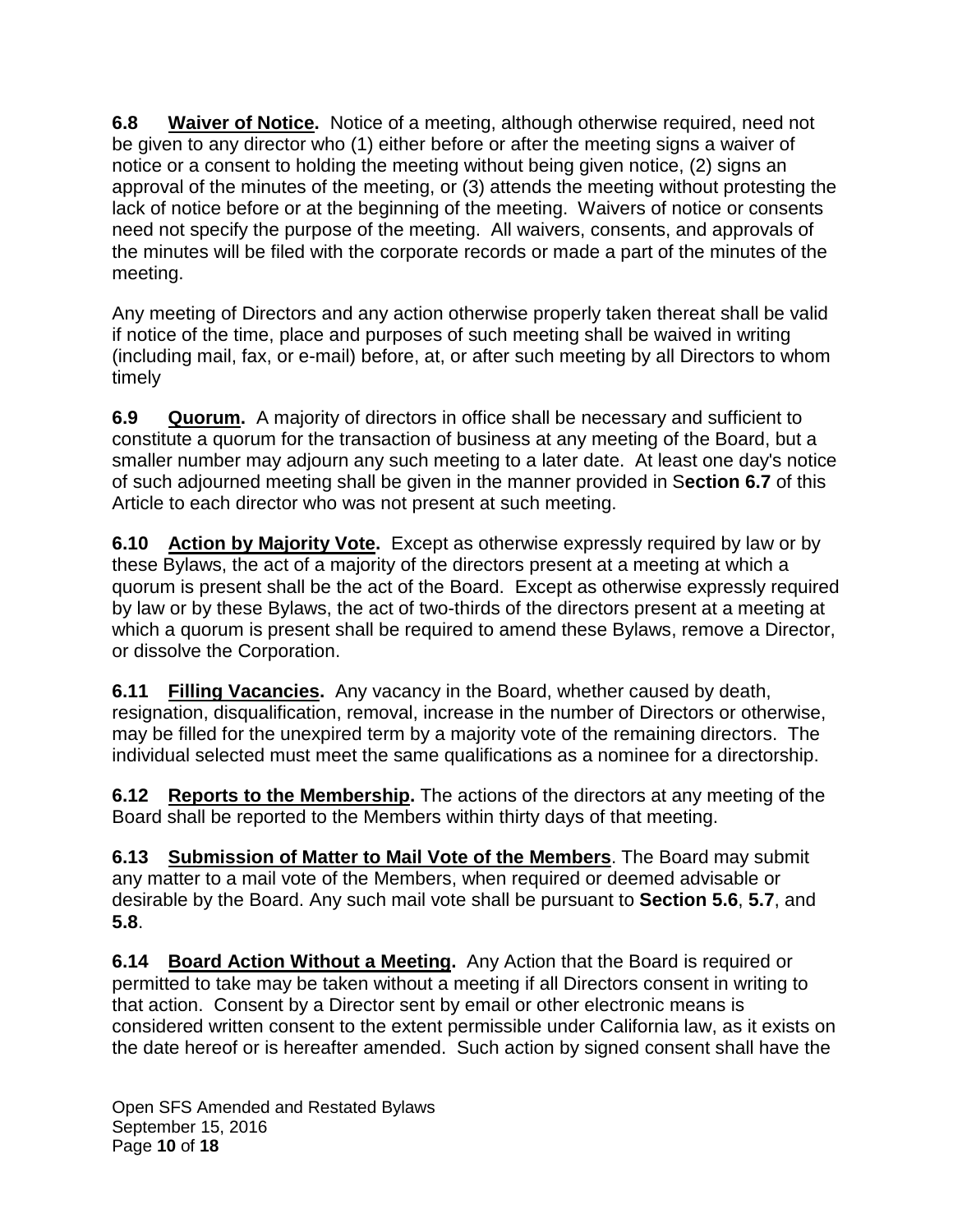same force and effect as any other validly approved action of the Board. All consents shall be filed with the minutes of the proceedings of the Board.

**6.15 Compensation**. Directors shall serve without compensation by the Corporation.

# **ARTICLE VII - OFFICERS**

**7.1 Officers.** The officers of the Corporation shall be the President, Vice President, Secretary and Treasurer, each to have such duties or functions as are provided in these Bylaws or as the Board may from time to time determine. One person may not hold any two or more of the foregoing offices, provided that the person serving as President shall not serve as Secretary or Treasurer at the same time.

**7.2 Nominations and Elections.** Nominations and elections shall be in accordance with **Article VIII**.

**7.3 Terms and Qualifications.** The term of for all officers shall be two years. The terms commence with the election of each officer and ends when the successor is elected and qualifies and may be terminated at any time with or without cause, by an affirmative vote of two thirds of the votes cast by Members entitled to vote according to Section 5.7 and who shall have voted thereon.

**7.4 Resignations.** Any Officer may resign at any time, orally or in writing, by notifying the Board or the President or the Secretary of the Corporation. Such resignation shall take effect at the time therein specified, and, unless otherwise specified, the acceptance of such resignation shall not be necessary to make it effective.

**7.5 Vacancies.** A vacancy in any office caused by death, resignation, removal, disqualification or other cause may be filled in accordance with **Section 6.11** for the unexpired portion of the term of the officer at any regular or special meeting.

**7.6 The President.** The President shall be the chief executive officer of the Corporation and shall have general supervision over the affairs to the Corporation, subject, however, to the control of the Board. The President shall, if present, preside at all Annual Meetings, and at all meetings of the Board. In general, the President shall perform all the duties incident to the office of the chief executive officer of a corporation and such other duties as are provided for by these Bylaws and as from time to time may be assigned to the President by the Board.

**7.7 The Vice President.** At the request of the President, or in the President's absence the Vice President shall perform all duties of the President and in so acting shall have all the powers of and be subject to all the restrictions upon the President. The Vice President shall perform such other duties as may from time be assigned to the Vice President by the President or by the Board.

Open SFS Amended and Restated Bylaws September 15, 2016 Page **11** of **18**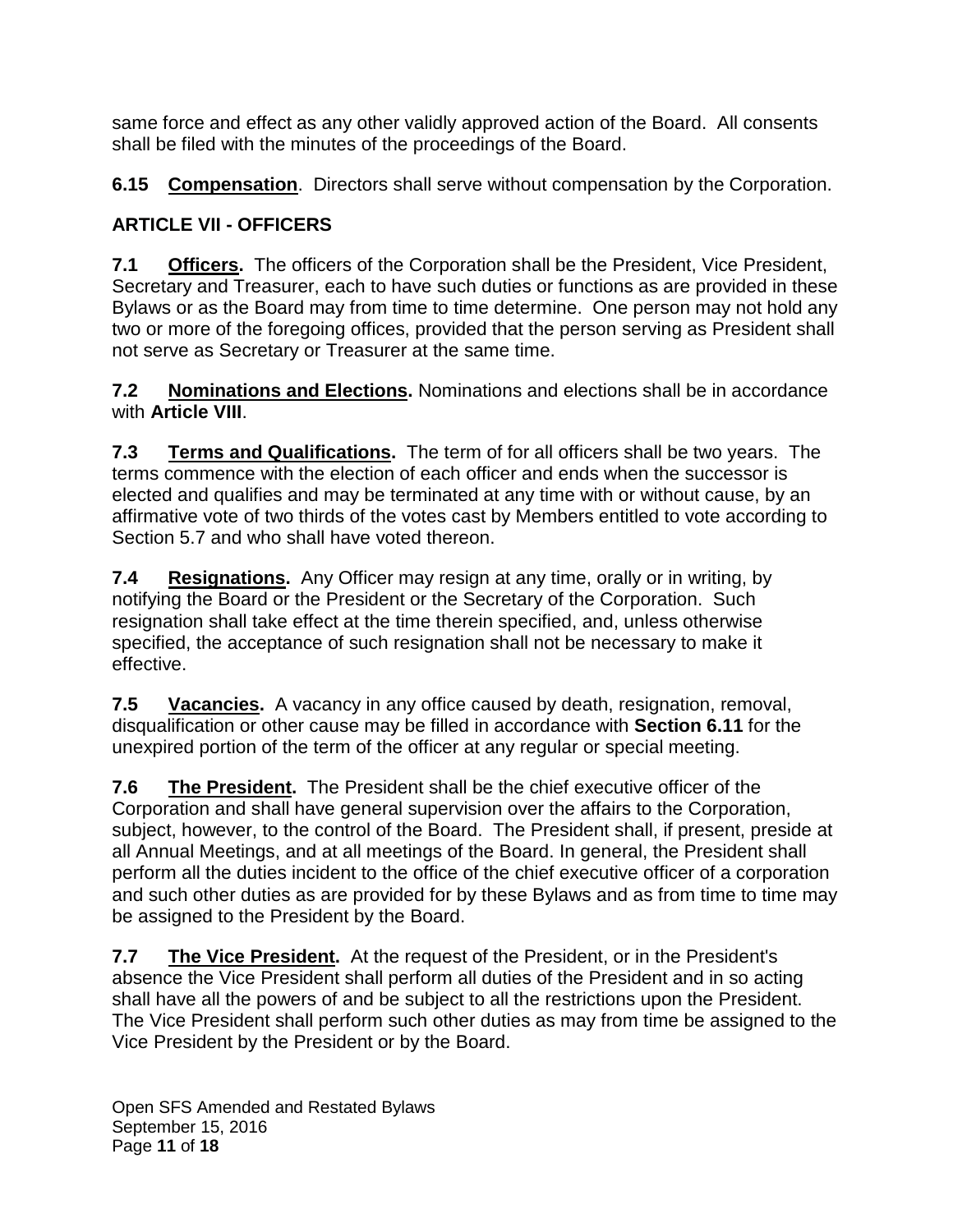**7.8 The Secretary.** The Secretary shall act as Secretary of all meetings of the Board, and of the Members of the Corporation, and shall keep the minutes thereof in the proper medium to be provided for that purpose. The Secretary shall cause all notices required to be given by the Corporation to be duly given and served; shall have charge of the other books, records and papers of the Corporation; shall cause the report, statements and other documents required by law to be properly kept and filed; shall maintain a current list of Members and Participants, and be responsible for Membership applications; shall act as editor for correspondence received for publication and distribute this information at intervals not greater than six months; and shall, in general, perform all the duties incident to the office of Secretary and such other duties as may from time to time be assigned to the Secretary by the Board or by the President.

**7.9 The Treasurer.** The Treasurer shall collect, and keep account of all moneys received and expended for the use of the Corporation. The Treasurer shall deposit sums received by the Corporation in the name of the Corporation in such depositories as shall be approved by the Board; prepare appropriate financial reports for review by the Board; and be a member of the Finance Committee.

# **ARTICLE VIII - ELECTIONS**

**8.1 Nominations.** The members of the Nominating Committee shall select candidates for each of the positions of officer or director to be filled at the next scheduled election. The Nominating Committee shall determine how many candidates it will nominate for each position.

**8.2 Report.** At the Annual Meeting, the Nominating Committee shall report the names of candidates for each office scheduled to be filled during the election.

**8.3 Nominating by Petition.** Any eligible individual may be nominated for any office or as a director by a Petition signed on his or her behalf by not less than two Member Delegates. Nominating petitions and assurances from the candidates must be submitted to the Secretary. The Secretary shall ensure that all Member Delegates have been sent notification of any additions that have been submitted by petition at the Annual Meeting.

**8.4 Qualification and Assurance of Candidates.** At the time of nomination for any Board of Officer position, each Candidate must have a bona fide professional association with a Member. The Chairperson of the Nominating Committee shall require in writing from each candidate for office for the Board (whether such candidate has been named by the Nominating Committee or by Petition) a written statement by which the candidate offers assurances that, if elected, he or she will diligently fulfill the duties of the office or the position on the Board for which nominated during the term thereof. A candidate by petition must submit an assurance statement with the completed petition on his or her behalf. Assurance statements should be turned over to the Secretary prior to the election.

Open SFS Amended and Restated Bylaws September 15, 2016 Page **12** of **18**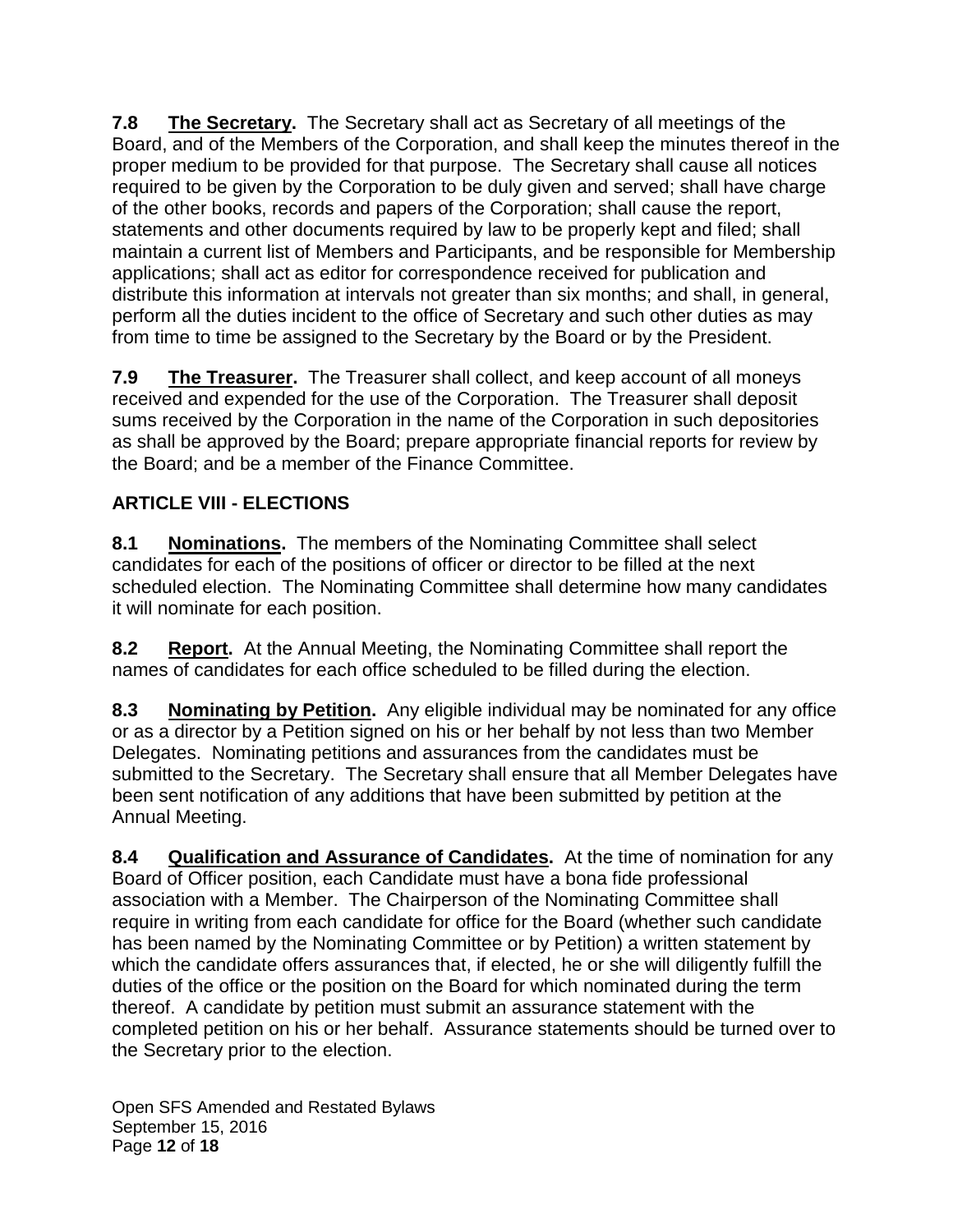**8.5 Withdrawal from Candidacy.** Any duly nominated candidate may withdraw his or her name from nomination by submitting a written request to such effect to the Secretary. The Secretary shall ensure that all Member Delegates have been sent notification of any withdrawals that have been submitted.

**8.6 Election Procedure.** At the Annual Meeting, the Chairperson of the Nominating Committee shall announce the names of those persons who have been nominated for each Office and for positions as Directors, who have given the requisite written assurances of performance in the event of election, and who have not withdrawn. If a nominee for an Office shall be unopposed, the President shall declare such individual elected. As to those persons who are opposed for Office and for candidates for the Board, an election shall be held by either written ballots or previously submitted electronic ballots, with specific procedures to be developed and approved by the Board. The Secretary shall cause ballots to be distributed to the present Member Delegate or to the Alternate Member Delegate of each Member. The election result will be drawn from both the ballots collected at the meeting and the previously submitted electronic ballots.

**8.7 Vote Required for Election to Office.** When more than one candidate is nominated for election to each director position (except for the Directors-at-Large), the winning candidate must receive a majority of the votes cast (for that office) in order to be elected to that office. In the event that no candidate receives a majority, the two candidates receiving the greatest plurality will remain in nomination for that office, and a runoff election (following the applicable rules of election procedures, excluding electronic voting) will be held for all offices in which majorities were not obtained. Ties will be broken by a runoff election by qualified Voting Delegates present at the meeting. When vacancies for the Directors-at-Large are to be filled by election and there are more candidates than vacancies, the following procedure will be used. The candidates will be ranked according to the number of votes received, most to least. The first candidate on the list will fill one directorship-at-large, the next candidate, the next directorship-at-large, etc., until all directorships-at-large are filled unless the last candidate to fill a directorship-at-large is tied with the next candidate on the ordered list; in which case, these candidates will be entered in a runoff election by Voting Delegates present at the meeting, and the candidates receiving a majority of the votes cast will fill that directorship-at-large.

**8.8 Voting Formula.** Each Member has the right to cast one vote for each position to be filled.

**8.9 Extension of Term of Office.** In the event that a successor for an officer or director-at-large whose term has otherwise expired is not elected at an Annual Meeting, the present holder of the office or directorship shall continue in office until a successor is qualified and takes office.

Open SFS Amended and Restated Bylaws September 15, 2016 Page **13** of **18**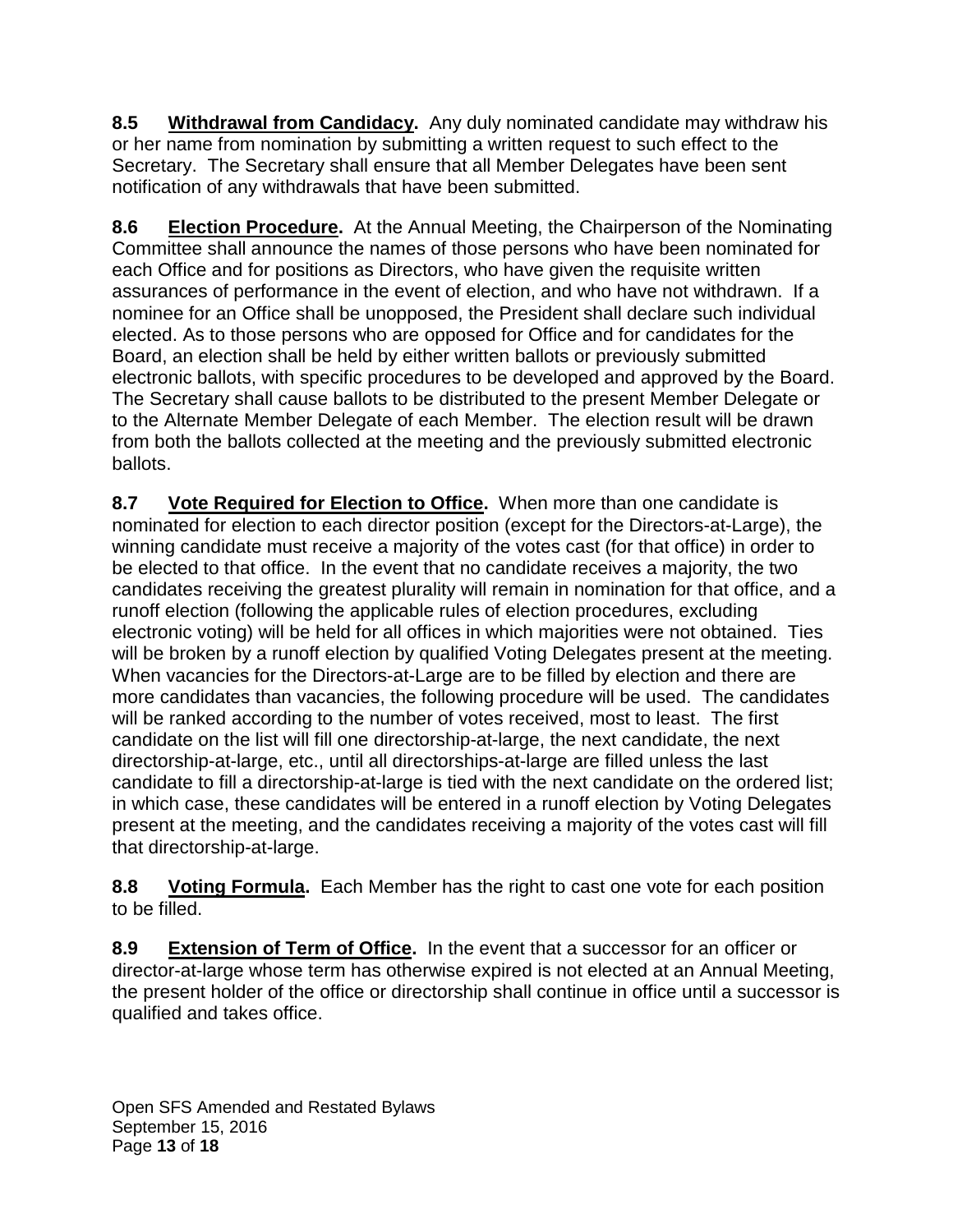#### **ARTICLE IX - COMMITTEES**

**9.1 Committees.** The Board by majority vote may from time to time create or terminate standing and ad hoc committees and may determine the names of such committees and the qualification of the members of such committees; and, to the extent permitted by law, may delegate the powers and duties of the Board to such other committees, and, to such extent, may otherwise determine such powers and duties. The Board may elect the members of such committees or may authorize the President and/or any other officer or officers to select the members of any such committee.

**9.2 Standing Committees.** The following standing committees of the Board are permanently established.

**9.2.1** Membership Committee - The Chairperson of which committee shall be the Secretary, and shall consist of not less than one other officer or director appointed by the President.

**9.2.2** Finance Committee - The Chairpersons of which committee shall be the President and the Treasurer. The Treasurer serves as Secretary of the Finance Committee. The duties of the Finance Committee shall consist of preparation of the Corporation's budget for approval by the Board, and review and approval of requests for non-budgeted expenditures, supervision of accounting methods and procedures, and the preparation of and delivery to members of an annual report of the Corporation's financial status.

**9.2.3** Nominating Committee – The Board shall appoint the chair of the Nominating Committee. The Nominating Committee chair shall appoint two other Member Delegates to serve on the Nominating Committee. Any Member Delegate is eligible to serve. No member of the Nominating Committee may be a candidate for a Director or officer position. Current Corporation directors or officers are not eligible to serve on the Nominating Committee. The Nominating Committee shall cease to exist upon filing its report to the Members.

### **ARTICLE X - LIMITATIONS ON CIRCULATION OF INFORMATION**

**10.1 Scholarly and Scientific Endeavor.** Persons affiliated with Members may refer to and accept material from communications among the Corporation's Members, publishing scholarly articles or giving educational courses or conducting scientific experiments. This section shall be construed liberally for the purposes of advancing scientific research, education and scholarship in the public interest, but shall be construed restrictively to avoid commercialism, journalism, editorializing and notoriety.

**10.2 Persons in Computer Field.** The President shall, at the request of any individual engaged in the computer field (other than in the news or communication media related thereto) and having a legitimate interest in information disseminated by the Corporation, make available to any such individual at cost (within reasonable

Open SFS Amended and Restated Bylaws September 15, 2016 Page **14** of **18**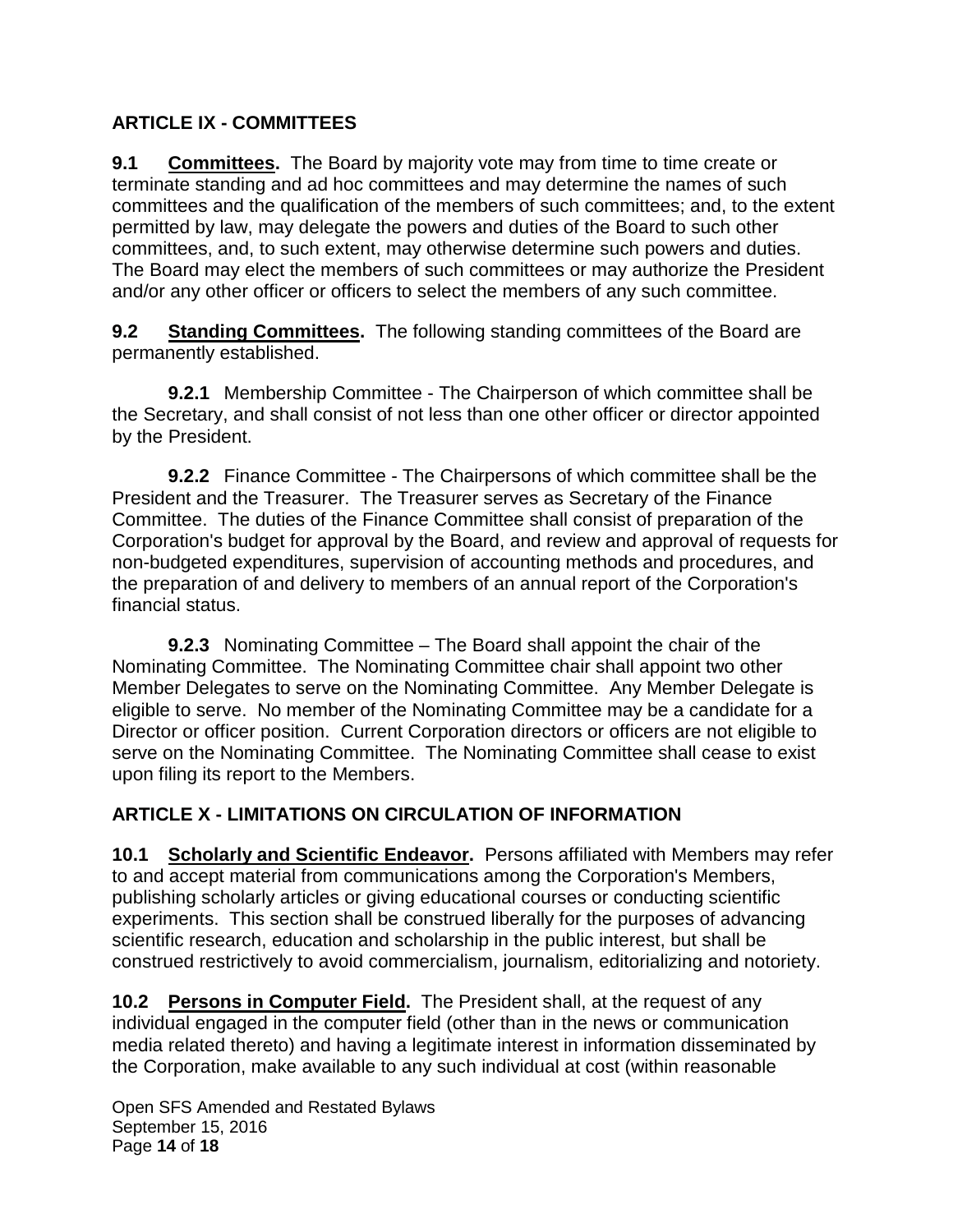bounds as to quantity of material furnished), any matter formally disseminated to members. Any such distribution may be subject to a non-disclosure agreement to be signed by the receiving party.

**10.3 Information Referral.** It is the policy of the Corporation to disseminate information and data freely to those having a legitimate interest therein pursuant to **Section 10.1** and **10.2** hereof. In furtherance of this policy, all members shall refer all inquiries or requests with respect to publications and data of the Corporation to the Corporation, and such inquiries and requests will be acted upon by the Corporation in accordance with **Sections 10.1** and **10.2.**

#### **ARTICLE XI - CONTRACTS, CHECKS, DRAFTS, BANK ACCOUNTS, VOTING OF SECURITIES, ETC.**

**11.1 Execution of Contracts.** The Board, except as otherwise provided in these Bylaws, may authorize any officer or officers, agent or agents, in the name and on behalf of the Corporation to enter into any contract or execute and satisfy any instrument, and any such authority may be general or confined to specific instances.

**11.2 Checks, Drafts, etc.** All checks, drafts and other orders for payment of money out of the funds of the Corporation shall be signed in accordance with such internal controls as the Board shall approve.

**11.4 Deposits.** The funds of the Corporation not otherwise employed shall be deposited from time to time to the order of the Corporation in such banks, trust companies or other depositories as the Board may select.

### **ARTICLE XII - BOOKS AND RECORDS**

**12.1 Books and Records.** There shall be kept at the principal place of employment of the Treasurer correct books of account of all the business and transactions of the Corporation.

**12.2 Other Books and Records.** All books and records not covered by **Section 12.1**  shall be kept in the custody of the Secretary.

### **ARTICLE XIII - LOGO**

**13.1 Logo.** The Board shall approve the design of a corporate logo and authorize its use and seek appropriate trademark protection thereof.

**13.2 Alternate Logo.** The Board shall approve the design of any alternate logo(s) and authorize usage.

Open SFS Amended and Restated Bylaws September 15, 2016 Page **15** of **18**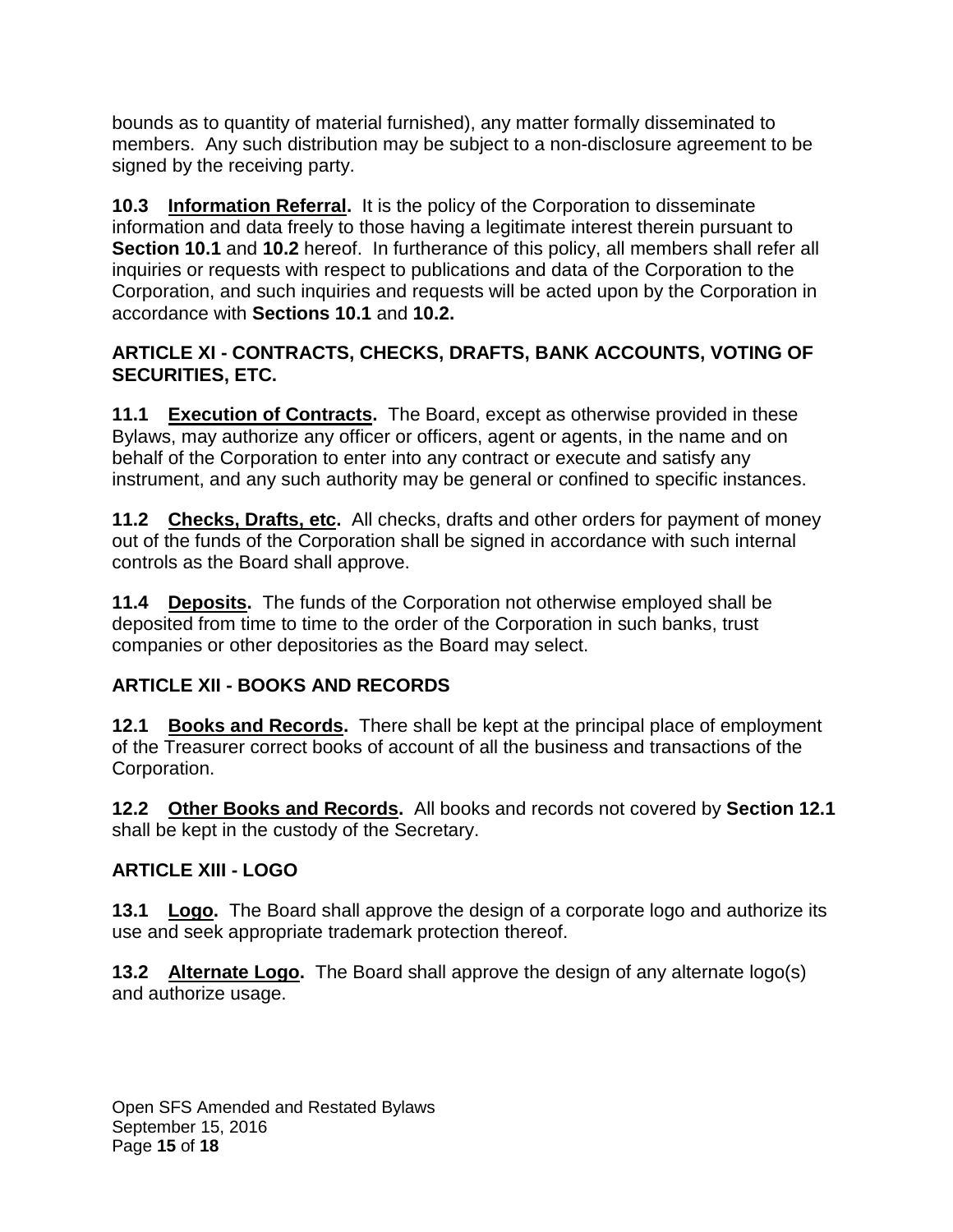### **ARTICLE XIV - PARLIAMENTARY AUTHORITY**

**14.1 Parliamentary Authority.** "Robert's Rules of Order, Revised" shall prevail, except that where they conflict with these Bylaws, the Bylaws shall govern.

#### **ARTICLE XV - INTELLECTUAL PROPERTY**

**15.1 Contributions**. Each contribution of any intellectual property is subject to the licensing terms applicable to the Member's or Participant's contribution of such intellectual property to the individual open scalable file system project.

#### **15.2 Trademarks**.

A. Selection. Each Member or Participant agrees not to assert against any other Member or Participant, the Corporation or licensee, any trademark, trade name, or similar rights it may have now or hereafter in the names "Open Scalable File Systems" or "OpenSFS". Subject to legal requirements and the legal rights of other parties, the Corporation may develop, own, and register trademarks ("Trademarks") relating to its activities or to an OpenSFS.

B. **Use of the Trademarks**. Each Member or Participant agrees to not use as a trademark "Open Scalable File Systems" or "OpenSFS" or any Trademarks that have been registered by the Corporation unless such use is either subject to the terms and conditions of a license agreement with the Corporation or otherwise permitted by law.

## **ARTICLE XVI - CONFIDENTIALITY**

**16.1 Maintenance of Confidentiality**. The Board may deem the content of its deliberations and the Corporation's business plans to be "Confidential Information". To be protected as provided in these Bylaws, Confidential Information, if embodied in tangible form must be marked with a restrictive legend, or if disclosed orally, must be identified as confidential at the time of disclosure. Each Member or Participant agrees not to disclose the Confidential Information and agrees to maintain the confidentiality of the Confidential Information with at least the same degree of care as it maintains its own similar confidential information, for a period of three (3) years from the date of disclosure of such Confidential Information. Notwithstanding the foregoing, any Member or Participant that is a United States governmental entity contractor may disclose any Confidential Information to such governmental entity that is required to be disclosed pursuant to its contract with the governmental entity.

**16.2 Exclusions**. Confidential Information does not include any information that is publicly available other than by breach of a duty of confidentiality; rightfully received from a third party without any obligation of confidentiality; rightfully known to the receiving party without any limitation on disclosure prior to or after its receipt from the disclosing party (including a Member's or Participant's own code, documentation and/or other information provided to the Corporation); disclosed as required by law.

Open SFS Amended and Restated Bylaws September 15, 2016 Page **16** of **18**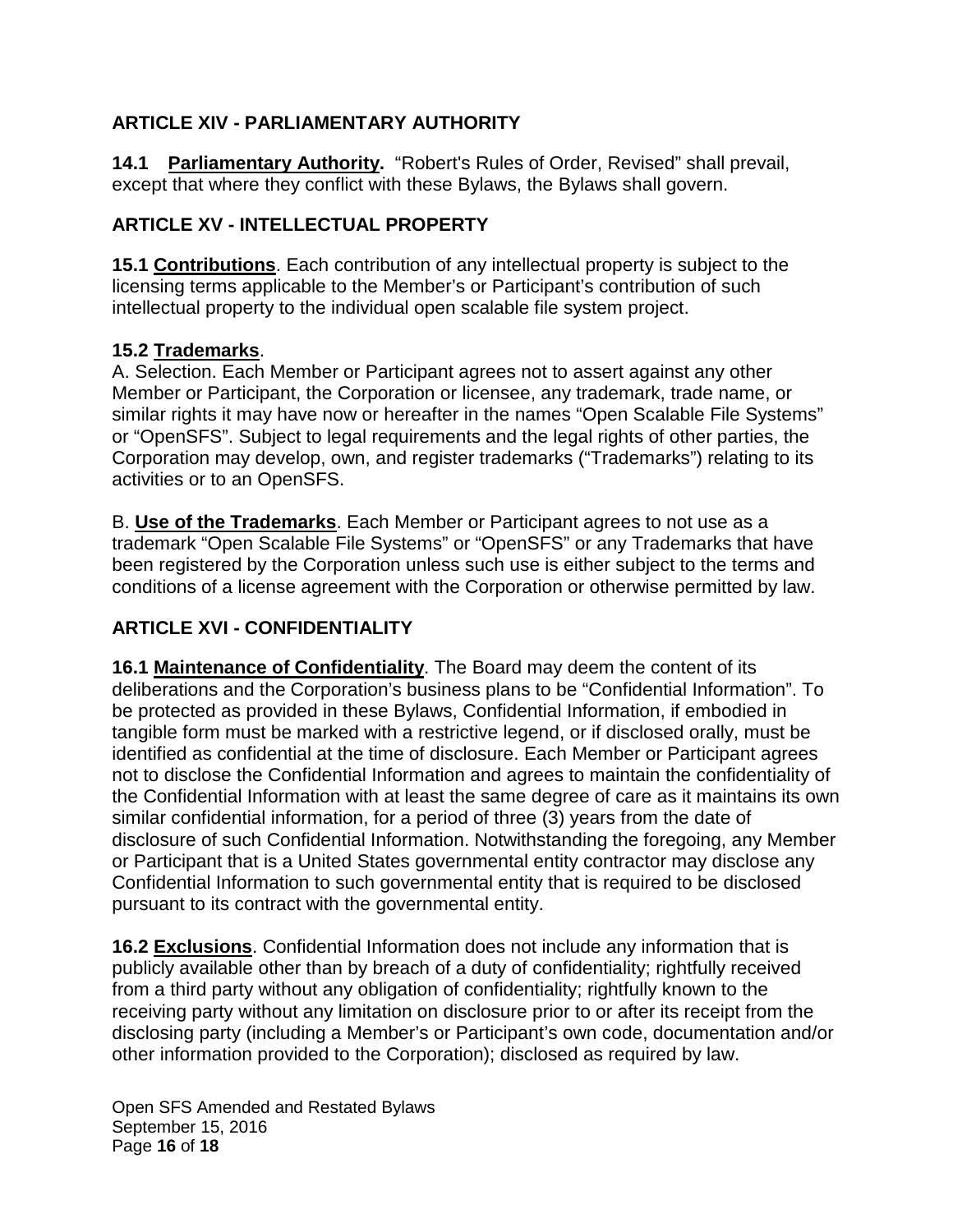**16.3 Residuals**. Members or Participants shall be free to use the residuals of Confidential Information for any purpose including use in the development, manufacture, marketing and maintenance of products and services, subject only to the obligations herein with respect to maintaining the confidentiality of such Confidential Information. The term "residuals" means that Confidential Information in non-tangible form, which may be retained in the memories of individuals who have had rightful access to such Confidential Information. It is understood that receipt of Confidential Information shall not create any obligation in any way limiting or restricting the assignment or reassignment of any employees within an organization. Nothing in this paragraph shall be construed to grant a patent license or other intellectual property license, express or implied.

### **ARTICLE XVII - AMENDMENTS OF BYLAWS**

**17.1 Proposals.** Proposed amendments may be directed to or initiated by the Board. Written notice of the proposed change, the originator, and the recommendation of the Board, if applicable, will be sent to each Member by mail, fax, or e-mail addressed to the Member Delegate at the address appearing on the records of the Corporation, not less than thirty days before the time designated for an Annual Meeting of the Members.

**17.2 Voting Procedure.** These Bylaws, or any one or more of the provisions thereof, may, at any duly constituted Annual Meeting of the Members, be amended by changing, altering, suspending, supplementing or repealing the same, by an affirmative vote of two thirds of the votes cast by the Board and an affirmative vote of two thirds of the votes cast by Members, who shall have voted thereon at such meeting, but only in accordance with a proposed amendment duly published and mailed according to the provisions of **Section 17.1** of this Article.

#### **ARTICLE XVIII - DISSOLUTION**

**18.1 Procedure.** Dissolution of the Corporation is proposed and approved in the same manner as an Amendment of the Bylaws.

**18.2 Liabilities.** All liabilities and obligations of the Corporation shall be paid, satisfied and discharged, or adequate provisions shall be made therefore.

**18.3 Remaining Assets.** Remaining assets shall be transferred or conveyed to one or more domestic or foreign corporations, trusts, societies or other organizations engaged in charitable, religious, eleemosynary, benevolent, education or similar activities, but in no case, shall any part of the assets be distributed to members of the Corporation.

Open SFS Amended and Restated Bylaws September 15, 2016 Page **17** of **18**